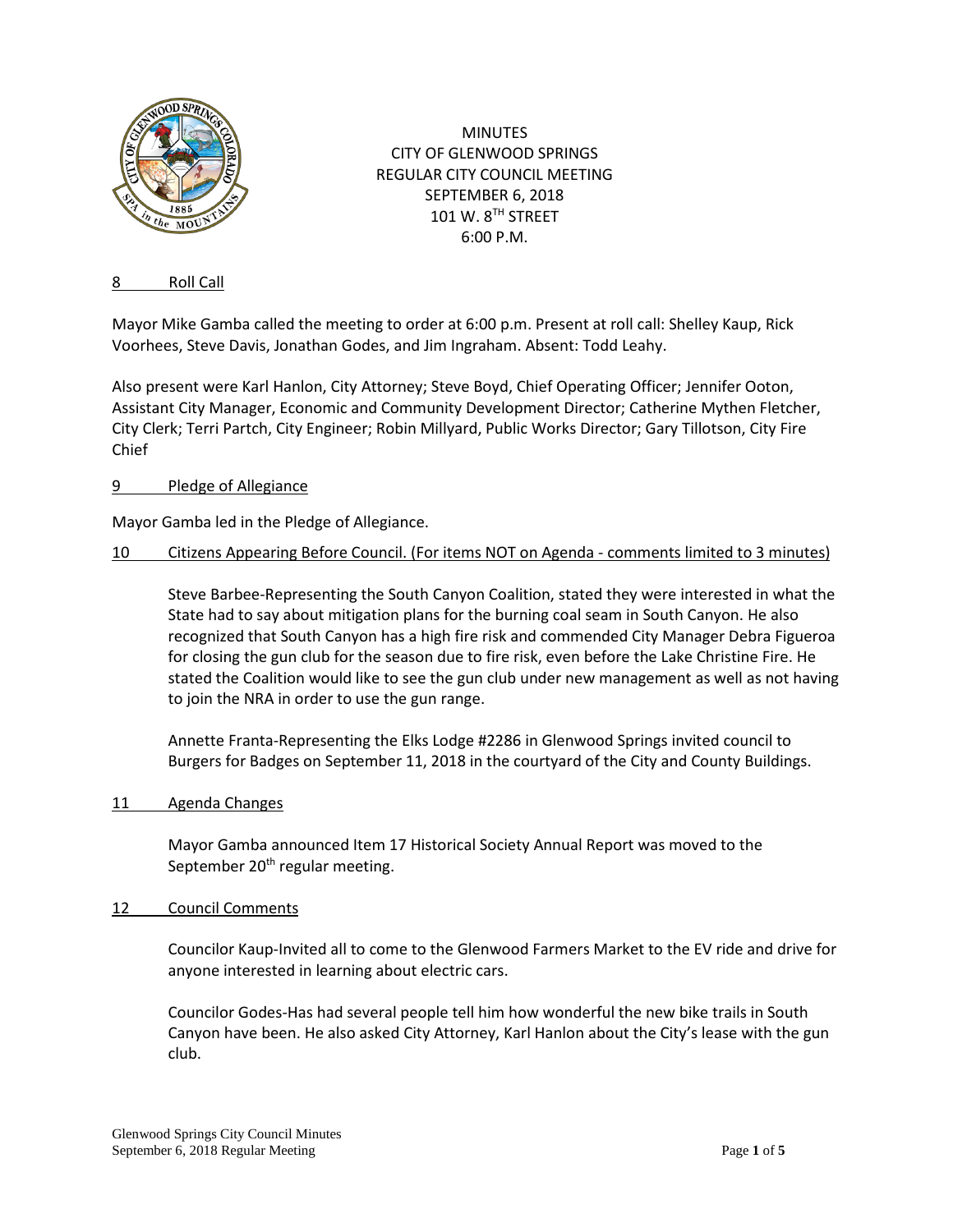### 13 Proclamation Recognizing Colorado Cities and Towns Week

Mayor Gamba read the Proclamation recognizing Colorado Cities and Towns Week, September 10-16, 2018. Jenn Ooton, Assistant City Manager accepted the proclamation and thanked council.

### 14 Consent Agenda

- A. Receipt of Minutes of the August 16, 2018 Regular Meeting
- B. Airport Property Scenario Planning Project
- C. Amendment to Recreation Engineering and Planning, Inc's Contract for Two Rivers Park Shoreline Improvements Project Final Design

### *Councilor Godes moved, seconded by Councilor Davis, to approve the consent agenda.*

### *Motion passed unanimously by all present (Leahy absent)*

15 Colorado Department of Natural Resources Division of Reclamation Mining and Safety regarding South Canyon Fire Mitigation

Tara Taffy, Senior Project Manager, based out of Cresta Butte working on the Coal Fires in Colorado presented to council about the South Canyon Fire Mitigation. The plan was to start this year however, with the dry winter and summer it was not feasible to put equipment in, the work should start when the snow melts after this winter.

### 16 6<sup>th</sup> Street Roundabout

Terri Partch explained to Council that the 6<sup>th</sup> Street Roundabout project would need to be delayed due to a number of reasons. The project would likely require hand-watering of the installed landscaping until the first hard frost if the bid were to go out now. Staff would like to include a lighting plan, and install it before the landscaping and irrigation to prevent having to remove it to put lights in. The current designer's estimate is over budget and staff would like to carefully review the project to bring the closer to the budgeted. Bids would likely be more competitive if it were bid in November/December, as contractor's schedules are likely full for this construction season.

Mayor Gamba opened the item for public comment:

Christian Henny-was happy to hear the thought process for this project and making that area look nice for incoming visitors

Mayor Gamba closed public comment.

# *Councilor Kaup moved, Seconded by Councilor Voorhees, to delay bid release for the 6th Street Roundabout and Landscaping until winter for a spring installation*

# *Motion passed unanimously by all present (Leahy absent)*

### 17 Historical Society Annual Report

This item was moved to the September 20, 2018 regular meeting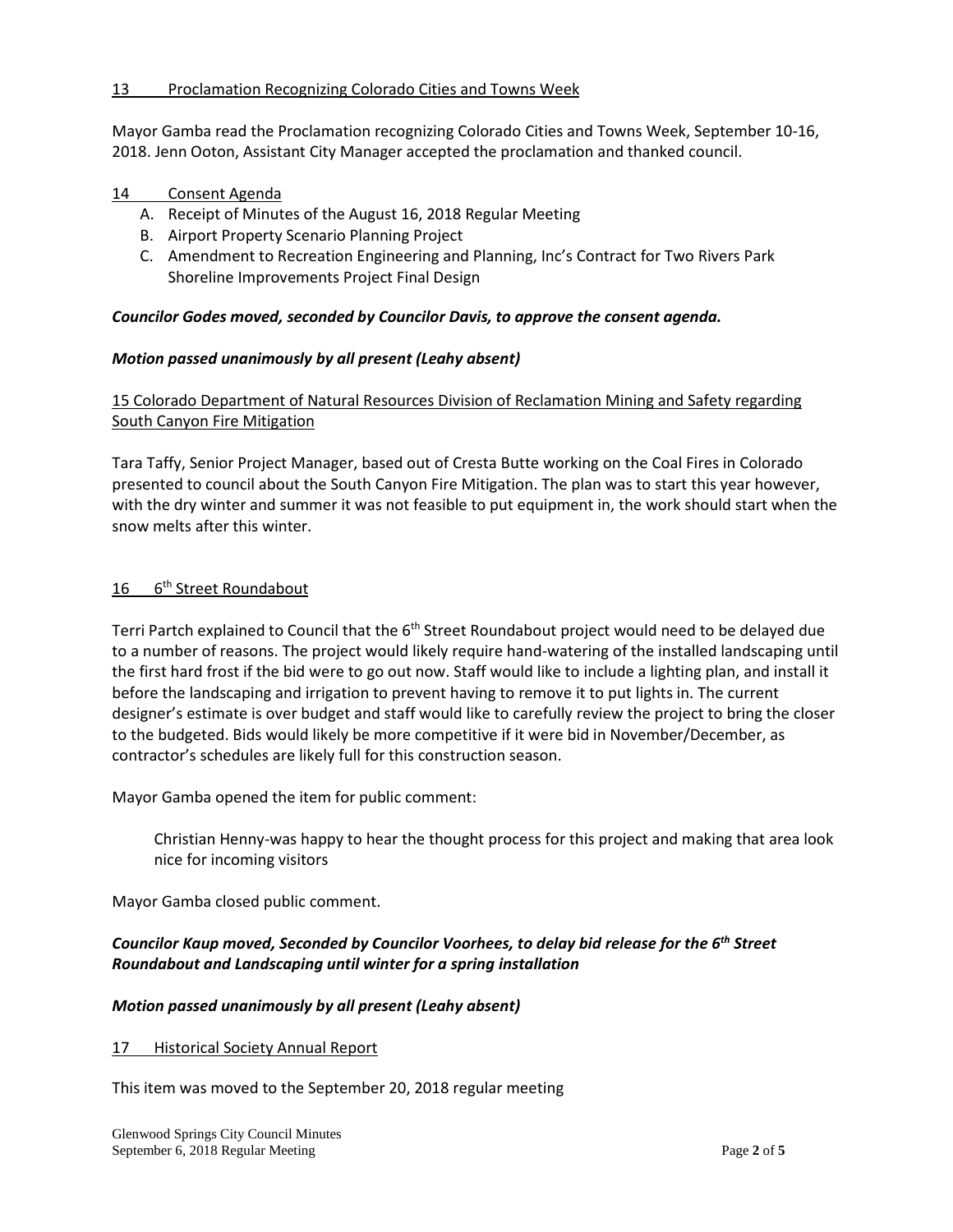### 18 Intergovernmental Agreement for Fire Protection and Ambulance Services

Gary Tillotson spoke to council about the Intergovernmental Agreement for Fire Protection and Ambulance Services. In 1991 the City and the Glenwood Springs Rural Fire Protection District entered into an intergovernmental agreement for fire protection and ambulance services that effectively detailed the combining of two separate fire departments and the City run Ambulance Service, their stations, equipment and workforce into one department operated by the City. This newly written IGA replaces the old outdated version with new language outlining expectations of the parties and moving funding agreements to an exhibit that is easily amended when needed.

Mayor Gamba opened the item for public comment no comments were noted. Mayor Gamba closed public comment.

## *Councilor Godes, seconded by councilor Ingraham, to approve the revised IGA for Fire Protection and Ambulance Services*

### *Motion passed unanimously by all present (Leahy absent)*

### 19 Call for Public Art for the North Landing Site Presentation

Jenn Ooton presented to council that the City of Glenwood Springs received a \$20,000 grant from the National Endowment for the Arts (NEA) for public art on a future plaza area west of the touchdown site of the new pedestrian bridge, known as the North Landing. Resolution 2018-22 authorized staff to release a national Request for Proposals (RFP)/Call for Art to choose an artist or artist team with artistic merit, as well as e experience with community engagement in the placemaking process, for this project. The RFP closed on August 21, 2018, and the City received 17 proposals.

### 20 Downtown Development Authority Appointments

Mayor Gamba stated the Council had met with two applicants who had applied for appointment to the DDA earlier in the day.

The Council registered their votes on paper ballots and Catherine Mythen Fletcher, City Clerk, read the votes into the record.

Ms. Otoon stated Christian Henny had received the most votes.

### *Councilor Godes moved, seconded by Councilor Davis, to appoint Christian Henny to the Downtown Development Authority and Jon Zalinski to the alternate position*

### *Motion passed unanimously*

### 21 Grand Avenue Banner

Jenn Otoon explained that the Electric Department has hung a banner over Grand Avenue for Non-Profit events for many years. When this tradition started, Grand Avenue was less busy. As time has gone by, hanging the banner has gotten more dangerous and expensive. The cost to hang the banners is estimated at \$27, 860.76 and is covered entirely in the Electric Utility. Non-Profits are not charged for this service, so costs are not recovered.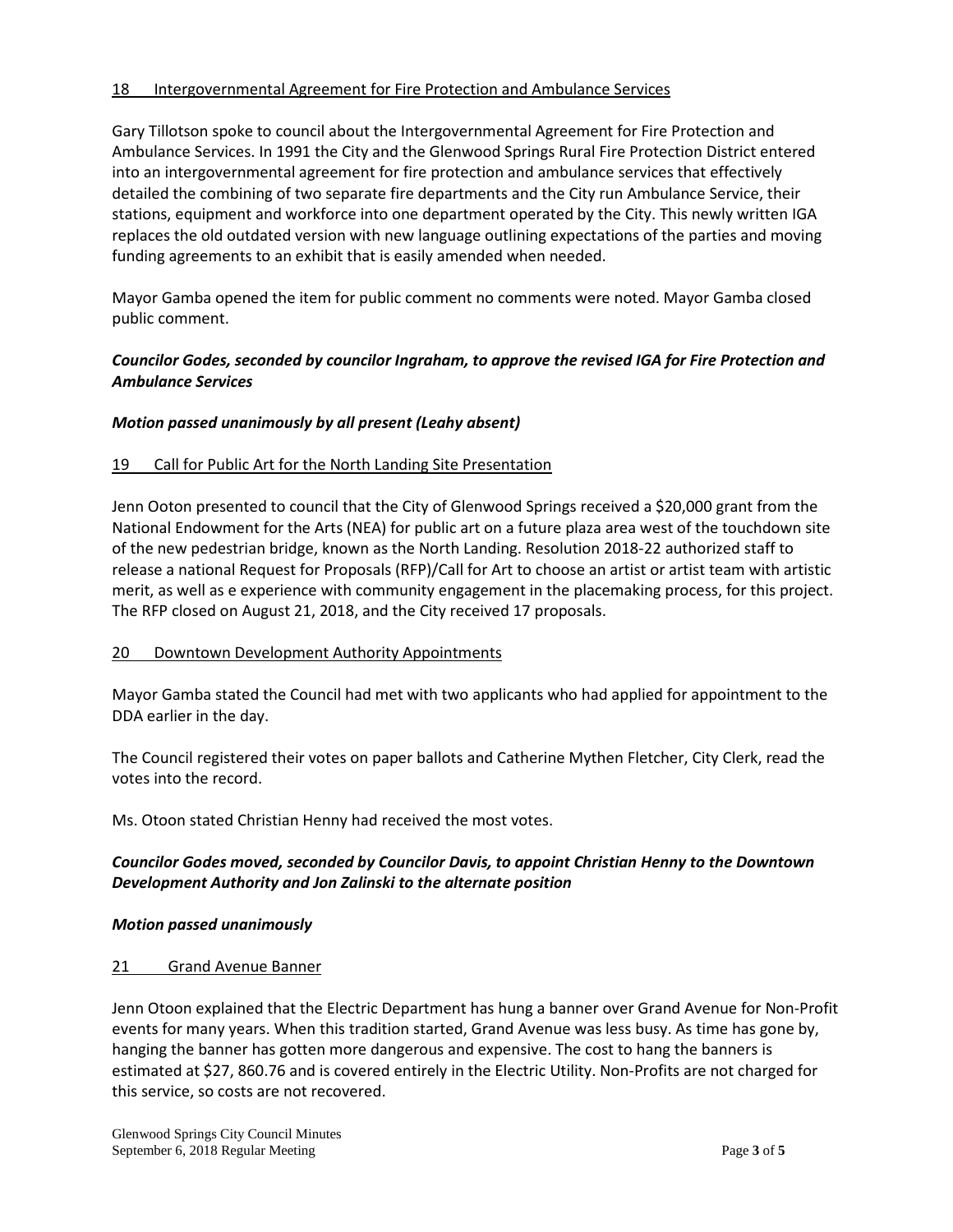Mayor Gamba opened the item for public comment:

Don Markley, Lions Club-Spoke about how the Lions club is working with the Glenwood Springs High School to put in a marque and that this type of sign may be exactly what the City could use.

Mayor Gamba closed public comment.

*Councilor Godes moved, seconded by Councilor Davis, to direct staff to honor the contracts the City has with existing non-profits and other entities for the remainder of 2018 but discontinue the use of the banner over Grand Avenue starting January 1, 2019, additionally take no action at this time on any other alternative signs until there is a better sense about what the community would like*

### *Motion passed unanimously by all present (Leahy absent)*

22 Ordinance No 21, Series of 2018; An Ordinance of the City Council of the City of Glenwood Springs, Colorado, Amending Sections 020.020.020, 030.020.030, 060.090.020 of the Glenwood Springs Municipal Code Pertaining to the Composition, Powers and Duties of the Building Board of Appeals (FIRST READING)

Jenn Ooton spoke to Council about this agenda item. On November 2, 2017, the City Council adopted changes to the International Building and Fire Codes in Title 060 of the City's Municipal Code. Within the amendments to the 2015 International Fire Code, the City authorized a Fire Board of Appeals to hear appeals of a decision regarding interpretation of the code. The City of Glenwood Springs does not currently have a Fire Board of Appeals. Ordinance 21, Series 2018 would make changes to the existing Building Board of Appeals to create a fire seat in the board's makeup and to change the language in Title 060 replacing Fire Board of Appeals with Building Board of Appeals.

Mayor Gamba opened the item for public comment and no comments were noted. Mayor Gamba closed public comment.

*Councilor Godes moved, seconded by Councilor Davis, to approve Ordinance 21, Series 2018 amending Sections 020.020.020, 020.020.030, and 060.090.020 pertaining to the composition, powers and duties of the Building Board of Appeals*

### *Motion Passed unanimously by all present (Leahy absent)*

23 CONTINUED CITY COUNCIL REMOTE ATTENDANCE AT MEETINGS – Ordinance No 20, Series of 2018; An Ordinance of the City Council of the City of Glenwood Springs, Colorado Amending Article 020.030 of the Glenwood Springs Municipal Code by the Addition of Section 020.030.120 to provide Terms and Conditions for Limited Electronic Participation by Members of City Council at City Council Meetings (FIRST READING CONTINUED)

Karl Hanlon explained that per Council's direction staff prepared an ordinance amending the Glenwood Springs Municipal Code to allow for limited telephone and electronic participation by City Council members at City Council meetings

Mayor Gamba opened the item for public comment and no comments were noted. Mayor Gamba closed public comment.